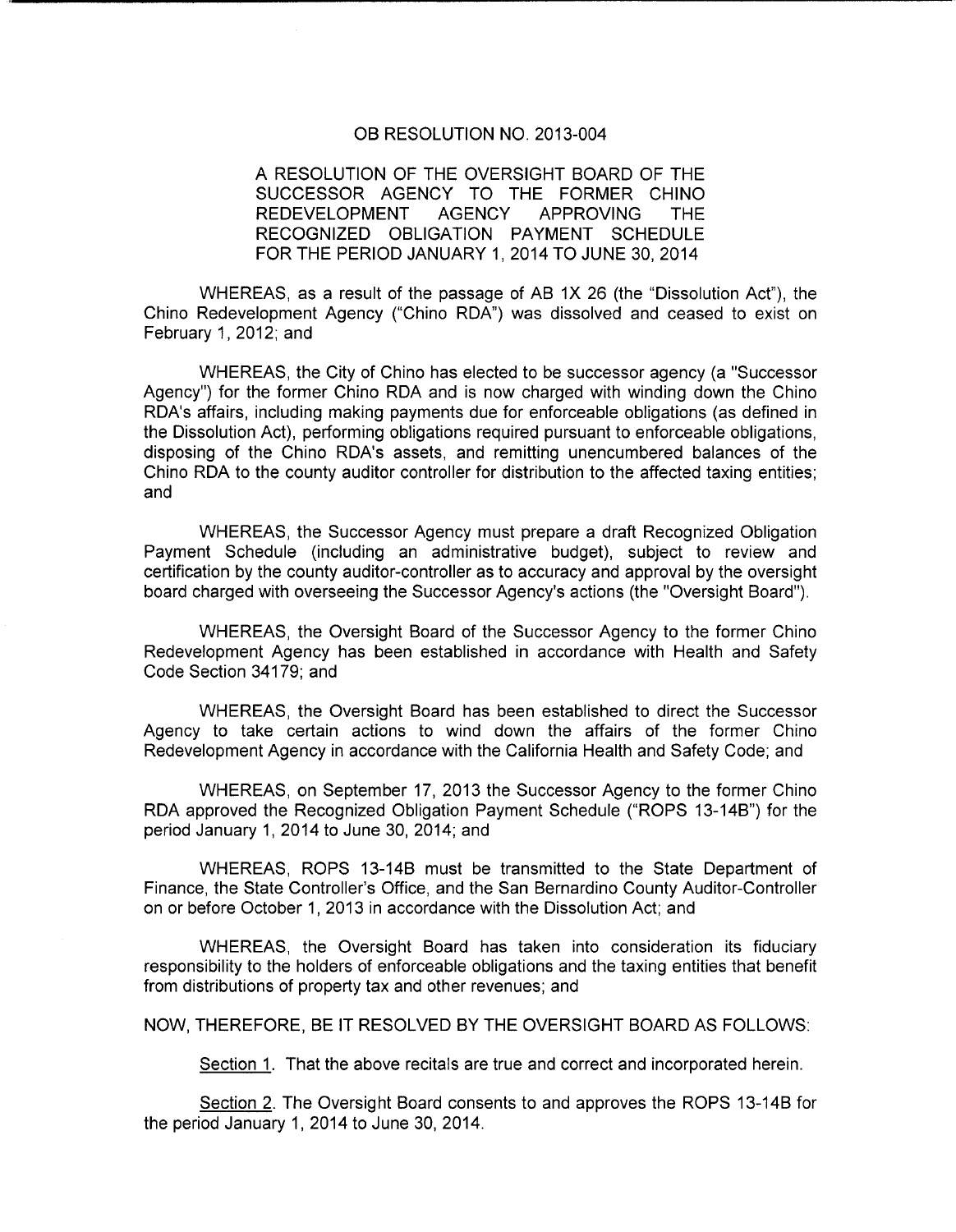Section 3: The Secretary shall certify to the adoption of this resolution.

APPROVED AND ADOPTED THIS 19<sup>th</sup> DAY OF SEPTEMBER 2013.

DENNIS R. AATES, CHAIRPERSON

ATTEST:

Cloble

ANGELA ROBLES, SECRETARY

State of California County of San Bernardino ) § City of Chino

I, Angela Robles, Secretary of the Oversight Board of the Successor Agency to the former Redevelopment Agency of the City of Chino, California ("Oversight Board"), do hereby certify the foregoing Resolution was duly adopted by said Oversight Board at a regular meeting held on the 19 $^{\text{th}}$  day of September 2013, by the following vote:

AYES: OVERSIGHT BOARD MEMBERS: YATES, HEIDE, COMPEAN, GEORGE

NOES: OVERSIGHT BOARD MEMBERS: NONE

ABSENT: OVERSIGHT BOARD MEMBERS: GATES, PINEDO, STACHURA

ANGELA ROBLES, SECRETARY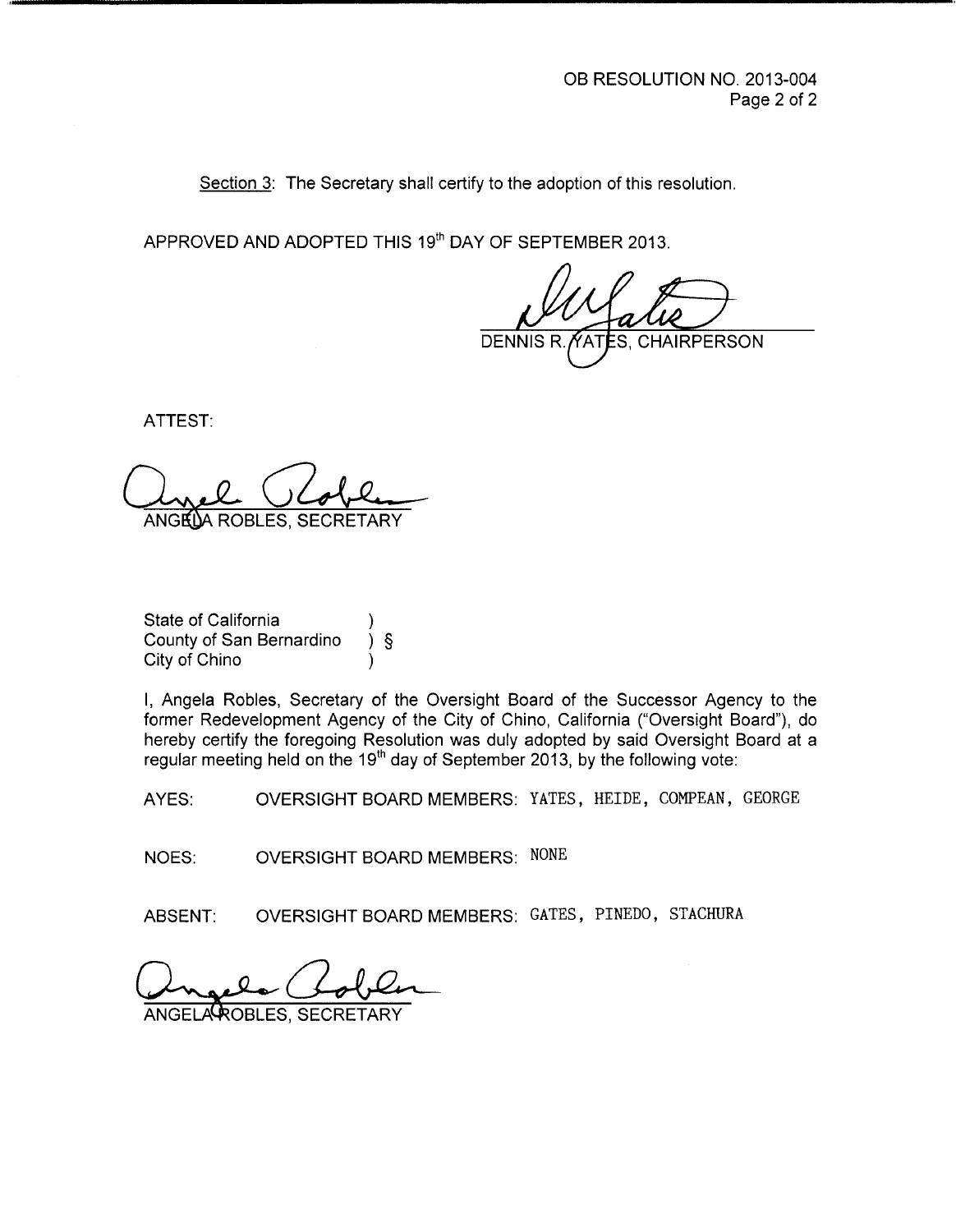## Recognized Obligation Payment Schedule (ROPS 13-14B) - Summary<br>Filed for the January 1, 2014 through June 30, 2014 Period

| Name of Successor Agency: Chino |                |
|---------------------------------|----------------|
| <b>Name of County:</b>          | San Bernardino |

|    | <b>Current Period Requested Funding for Outstanding Debt or Obligation</b>                                                                         | <b>Six-Month Total</b> |           |
|----|----------------------------------------------------------------------------------------------------------------------------------------------------|------------------------|-----------|
| A  | Enforceable Obligations Funded with Non-Redevelopment Property Tax Trust Fund (RPTTF) Funding<br>Sources (B+C+D):                                  |                        | 85,514    |
| в  | Bond Proceeds Funding (ROPS Detail)                                                                                                                |                        |           |
| С  | Reserve Balance Funding (ROPS Detail)                                                                                                              |                        | 85,514    |
| D  | Other Funding (ROPS Detail)                                                                                                                        |                        |           |
| Е  | Enforceable Obligations Funded with RPTTF Funding (F+G):                                                                                           |                        | 2,186,011 |
| F  | Non-Administrative Costs (ROPS Detail)                                                                                                             |                        | 2,093,511 |
| G  | Administrative Costs (ROPS Detail)                                                                                                                 |                        | 92,500    |
| н  | <b>Current Period Enforceable Obligations (A+E):</b>                                                                                               |                        | 2,271,525 |
|    | Successor Agency Self-Reported Prior Period Adjustment to Current Period RPTTF Requested Funding<br>Enforceable Obligations funded with RPTTF (E): |                        | 2,186,011 |
| J  | Less Prior Period Adjustment (Report of Prior Period Adjustments Column U)                                                                         |                        |           |
| ĸ  | Adjusted Current Period RPTTF Requested Funding (I-J)                                                                                              |                        | 2,186,011 |
|    | County Auditor Controller Reported Prior Period Adjustment to Current Period RPTTF Requested Funding                                               |                        |           |
| Æ. | Enforceable Obligations funded with RPTTF (E):                                                                                                     |                        | 2,186,011 |
| M. | Less Prior Period Adjustment (Report of Prior Period Adjustments Column AB)                                                                        |                        |           |
| N  | <b>Adjusted Current Period RPTTF Requested Funding (L-M)</b>                                                                                       |                        | 2,186,011 |

Certification of Oversight Board Chairman:<br>Pursuant to Section 34177(m) of the Health and Safety code, I hereby certify that the above is a true and accurate Recognized Obligation Payment Schedule for the above named agency.

|           | Dennis R. Yates | Chairman        |
|-----------|-----------------|-----------------|
| Name      |                 | Title           |
| /s/       |                 | $9 - 19 - 2013$ |
| Signature |                 | Date            |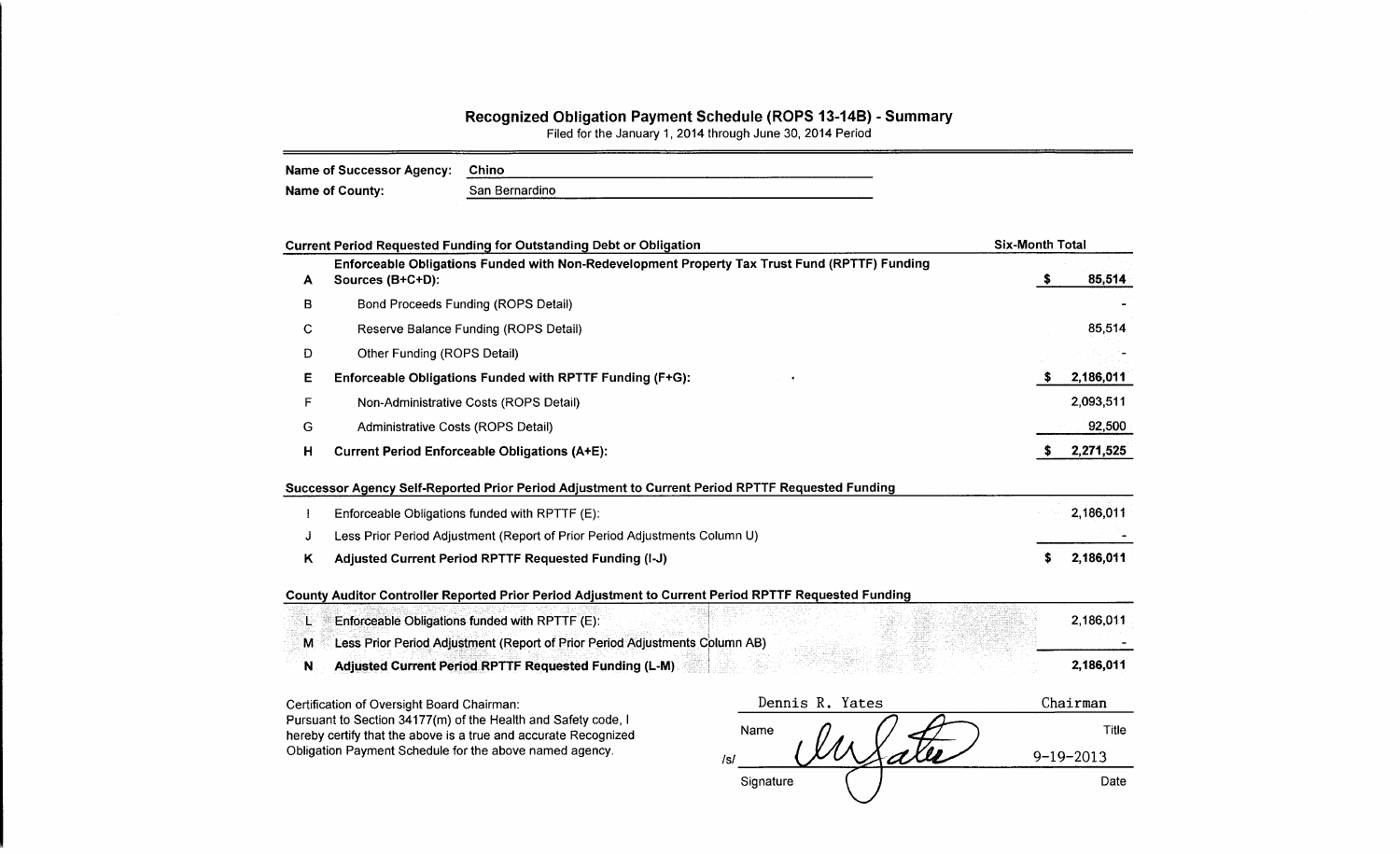## Recognized Obligation Payment Schedule (ROPS) 13-14B - Report of Fund Balances<br>(Report Amounts in Whole Dollars)

|                           | Pursuant to Health and Safety Code section 34177()), Redevelopment Property Tax Trust Fund (RPTTF) may be listed as a source of payment on the ROPS, but only to the extent no other funding source is available or when payme<br>enforceable obligation. |                                          |                                                |                                                                           |                                                        |                                    |                     |                       |                         |                                                                             |
|---------------------------|-----------------------------------------------------------------------------------------------------------------------------------------------------------------------------------------------------------------------------------------------------------|------------------------------------------|------------------------------------------------|---------------------------------------------------------------------------|--------------------------------------------------------|------------------------------------|---------------------|-----------------------|-------------------------|-----------------------------------------------------------------------------|
| $\boldsymbol{\mathsf{A}}$ | в                                                                                                                                                                                                                                                         | $\mathbf{C}$                             | D.                                             | E.                                                                        |                                                        | G                                  | н                   |                       |                         | Κ                                                                           |
|                           |                                                                                                                                                                                                                                                           |                                          |                                                |                                                                           |                                                        | <b>Fund Sources</b>                |                     |                       |                         |                                                                             |
|                           |                                                                                                                                                                                                                                                           |                                          | <b>Bond Proceeds</b>                           | <b>Reserve Balance</b>                                                    |                                                        | Other                              |                     | <b>RPTTF</b>          |                         |                                                                             |
|                           | Fund Balance Information by ROPS Period                                                                                                                                                                                                                   | Bonds Issued<br>on or before<br>12/31/10 | <b>Bonds Issued</b><br>on or after<br>01/01/11 | Review balances<br>retained for<br>approved<br>enforceable<br>obligations | <b>RPTTF</b> balances<br>retained for bond<br>reserves | Rent,<br>Grants,<br>Interest, Etc. | Non-Admin           | Admin                 | <b>Total</b>            | <b>Comments</b>                                                             |
|                           | ROPS III Actuals (01/01/13 - 6/30/13)                                                                                                                                                                                                                     |                                          |                                                |                                                                           |                                                        |                                    |                     |                       |                         |                                                                             |
|                           | Beginning Available Fund Balance (Actual 01/01/13)<br>Note that for the RPTTF, $1 + 2$ should tie to columns L and Q in the<br>Report of Prior Period Adjustments (PPAs)                                                                                  | 5,020,142                                |                                                | 5.379.814                                                                 |                                                        | 1,851,155                          |                     |                       |                         | $\frac{1}{3}$ 12,251,111   1: Admin Fund has a negative beg bal of (33,198) |
| $\mathbf{2}$              | Revenue/Income (Actual 06/30/13) Note that the RPTTF amounts<br>should tie to the ROPS III distributions from the County Auditor-<br>Controller                                                                                                           | 368,023                                  |                                                | 42,881                                                                    |                                                        | 3,639                              |                     |                       |                         | 414,543 I2:No RPTTF funding was distributed for ROPS II                     |
| 3                         | Expenditures for ROPS III Enforceable Obligations (Actual<br>06/30/13) Note that for the RPTTF, 3 + 4 should tie to columns N<br>and S in the Report of PPAs                                                                                              | 1,871,317                                |                                                | 1,907,434                                                                 |                                                        |                                    | 2,768               | $134,990$   \$        | 3,916,509               |                                                                             |
| 4                         | Retention of Available Fund Balance (Actual 06/30/13) Note that<br>the Non-Admin RPTTF amount should only include the retention of<br>reserves for debt service approved in ROPS III                                                                      |                                          |                                                |                                                                           |                                                        |                                    |                     |                       | S                       |                                                                             |
| 5.                        | ROPS III RPTTF Prior Period Adjustment Note that the net Non-<br>Admin and Admin RPTTF amounts should tie to columns O and T<br>in the Report of PPAs.                                                                                                    |                                          |                                                | No entry required                                                         |                                                        |                                    |                     |                       | s                       |                                                                             |
|                           | 6   Ending Actual Available Fund Balance $(1 + 2 - 3 - 4 - 5)$                                                                                                                                                                                            | \$3,516,848                              |                                                | $\mathbf{r}$<br>3.515.261                                                 |                                                        | 1,854,794<br>-5                    | I S<br>$(2.768)$ \$ | $(134,990)$ \$        | 8,749,145               |                                                                             |
|                           | ROPS 13-14A Estimate (07/01/13 - 12/31/13)                                                                                                                                                                                                                |                                          |                                                |                                                                           |                                                        |                                    |                     |                       |                         |                                                                             |
|                           | Beginning Available Fund Balance (Actual 07/01/13) (C, D, E, G,<br>7 $ $ and I = 4 + 6, F = H4 + F6, and H = 5 + 6)                                                                                                                                       | $$3,516,848$ \ \ \$                      |                                                | 3,515,261<br>S.                                                           | l S                                                    | 1,854,794<br>-S.                   | $(2,768)$ \$<br>S.  | $(134,990)$ \$        | 8,749,145               |                                                                             |
| 8                         | Revenue/Income (Estimate 12/31/13)<br>Note that the RPTTF amounts should tie to the ROPS 13-14A<br>distributions from the County Auditor-Controller                                                                                                       |                                          |                                                |                                                                           |                                                        |                                    | 5.373.547           | 157,500 $\frac{1}{5}$ | 5,531,047               |                                                                             |
|                           | <b>Expenditures for 13-14A Enforceable Obligations</b><br>9 (Estimate 12/31/13)                                                                                                                                                                           | 2,833,751                                |                                                | 3,448,860                                                                 |                                                        |                                    | 5,373,547           |                       | $157,500$ \$ 11,813,658 |                                                                             |
|                           | Retention of Available Fund Balance (Estimate 12/31/13)<br>Note that the RPTTF amounts may include the retention of reserves<br>10 for debt service approved in ROPS 13-14A                                                                               |                                          |                                                |                                                                           |                                                        |                                    |                     |                       | s.                      |                                                                             |
|                           | 11 Ending Estimated Available Fund Balance $(7 + 8 - 9 - 10)$                                                                                                                                                                                             | \$<br>$683,097$ \$                       |                                                | - S<br>$66,401$ S                                                         |                                                        | $1,854,794$ \$<br>l \$             | $(2,768)$ \$        | $(134,990)$ \$        | 2,466,534               |                                                                             |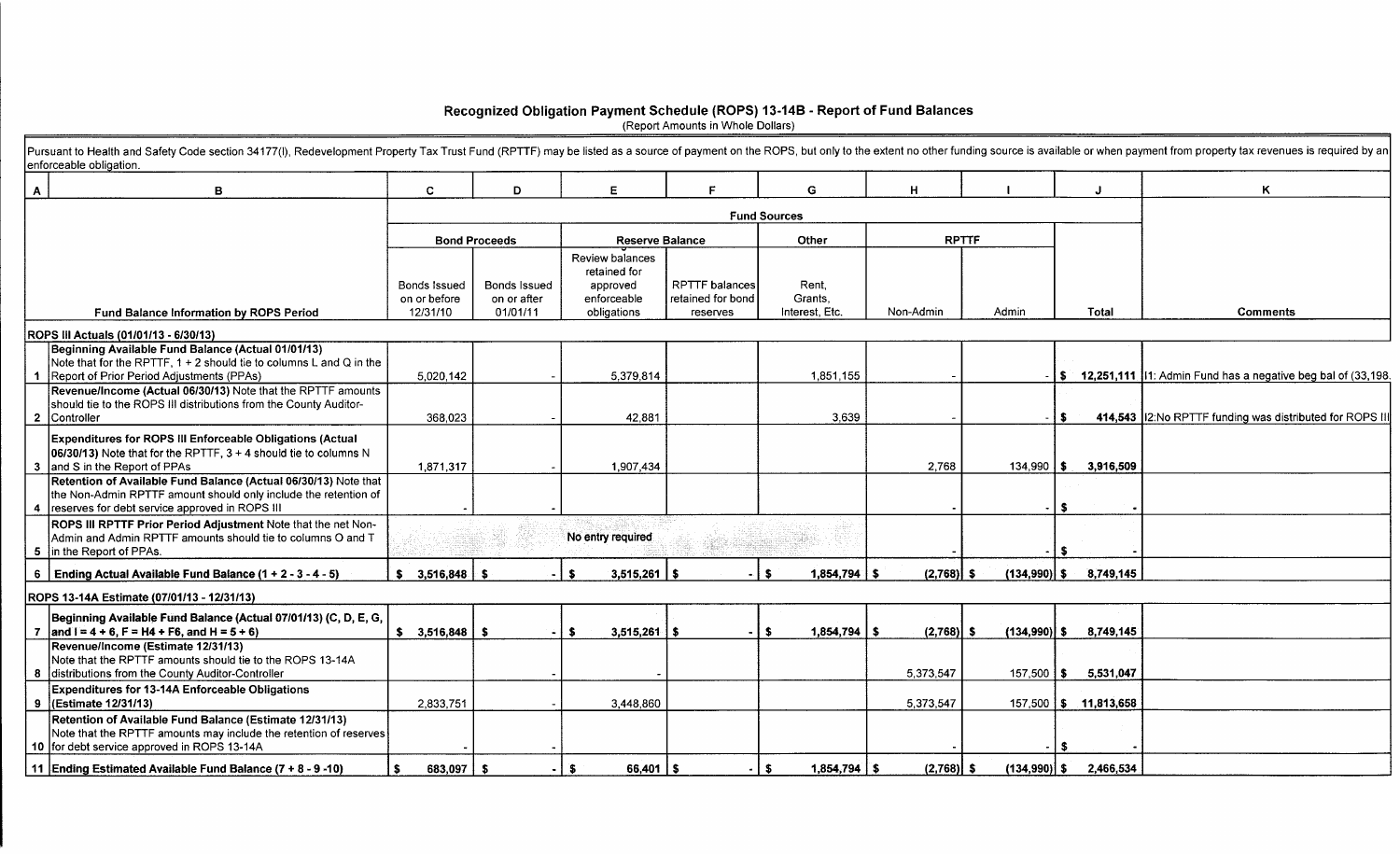|              |                                                                         |                                                                     |                                  |                                      |                                                     | Recognized Obligation Payment Schedule (ROPS) 13-14B - ROPS Detail<br>January 1, 2014 through June 30, 2014<br>(Report Amounts in Whole Dollars) |                                       |                                 |                     |                      |                                           |                       |                          |                        |                              |
|--------------|-------------------------------------------------------------------------|---------------------------------------------------------------------|----------------------------------|--------------------------------------|-----------------------------------------------------|--------------------------------------------------------------------------------------------------------------------------------------------------|---------------------------------------|---------------------------------|---------------------|----------------------|-------------------------------------------|-----------------------|--------------------------|------------------------|------------------------------|
| $\mathbf{A}$ | $\mathbf{B}$                                                            | C.                                                                  | D                                | E                                    | F                                                   | G                                                                                                                                                | H                                     |                                 | J                   | κ                    | $\mathbf{L}$                              | м                     | N                        | $\Omega$               | P                            |
|              |                                                                         |                                                                     |                                  |                                      |                                                     |                                                                                                                                                  |                                       |                                 |                     |                      |                                           | <b>Funding Source</b> |                          |                        |                              |
|              |                                                                         |                                                                     |                                  |                                      |                                                     |                                                                                                                                                  |                                       |                                 |                     |                      | Non-Redevelopment Property Tax Trust Fund |                       |                          |                        |                              |
|              |                                                                         |                                                                     | Contract/Agree<br>ment Execution | l Contract/Agreeme<br>nt Termination |                                                     |                                                                                                                                                  |                                       | <b>Total Outstanding</b>        |                     |                      | (Non-RPTTF)                               |                       |                          | <b>RPTTF</b>           |                              |
| Item#        | Project Name / Debt Obligation                                          | Obligation Type                                                     | Date                             | Date                                 | Payee                                               | <b>Description/Project Scope</b>                                                                                                                 | Project Area                          | Debt or Obligation              | Retired             | <b>Bond Proceeds</b> | Reserve Balance                           | Other Funds           | Non-Admin                | Admin                  | Six-Month Total              |
|              | 1998-A TAX ALLOCATION BONDS Bonds Issued On or Before 6/29/1998         |                                                                     |                                  | 9/1/2022                             | Wells Fargo Bank                                    | Bond issue which funded RDA projects RR15                                                                                                        |                                       | 280,294,998<br>IS.<br>6,571,500 | N                   |                      | $85,514$   \$<br>ΙS                       |                       | $2.093.511$ S<br>131,000 | $92.500$ $\frac{1}{5}$ | 2,271,525<br>131,000<br>- \$ |
|              | 2 1998-B TAX ALLOCATION BONDS                                           | 12/31/10<br>Bonds Issued On or Before 6/29/1998                     |                                  | 9/1/2022                             | Wells Fargo Bank                                    | Bond issue which funded RDA projects RR15                                                                                                        |                                       | 2,015,489                       | N                   |                      |                                           |                       | 50,288                   |                        | <b>S</b><br>50,288           |
|              |                                                                         | 12/31/10                                                            |                                  |                                      |                                                     |                                                                                                                                                  |                                       |                                 |                     |                      |                                           |                       |                          |                        |                              |
|              | 3 2001 A&B TAB                                                          | Bonds Issued On or Before 13/20/2001<br>12/31/10                    |                                  | 9/1/2030                             | Wells Fargo Bank                                    | Bond issue which funded RDA projects RR15,RR18                                                                                                   |                                       | 32.068.125                      | N                   |                      |                                           |                       | 537.647                  |                        | 537,647<br>'S                |
|              | 4 2003 TAB                                                              | Bonds Issued On or Before 7/15/2003<br>12/31/10                     |                                  | 9/1/2022                             | Wells Fargo Bank                                    | Bond issue which funded RDA projects RR15 RR18                                                                                                   |                                       | 3,790,352                       | N                   |                      |                                           |                       | 64,423                   |                        | $\cdot$<br>64,423            |
|              | 5 2006 TAB                                                              | Bonds Issued On or Before 11/7/2006<br>12/31/10                     |                                  | 9/1/2038                             | Wells Fargo Bank                                    | Bond issue to fund RDA projects                                                                                                                  | <b>RR15,RR18</b>                      | 75,217,557                      | N                   |                      |                                           |                       | 1,005,563                |                        | 1,005,563<br>l s             |
|              | 6 Trustee Fees                                                          | Fees                                                                | 1/1/2014                         | 6/30/2038                            | Wells Fargo Bank                                    | <b>TAB Trustee fees</b>                                                                                                                          | <b>RR15 RR18</b>                      | 313,000                         | N                   |                      |                                           |                       | 3.000                    |                        | l s<br>3.000                 |
|              | 7 Continuing Disclosure, Arbitrage<br>8 Annual Calc of TI Revenue Limit | Fees<br>Professional Services                                       | 6/2/2011<br>7/15/2003            | 6/30/2038<br>6/30/2038               | <b>Webb Associates</b><br>HdL, Coren & Cone         | Annual Reporting and Calculations<br>Annual Calculation required by bond                                                                         | <b>RR15,RR18</b><br><b>RR15, RR18</b> | 280,000<br>36,000               | N<br>N              |                      |                                           |                       | 2,000                    |                        | i \$<br>S.<br>2.000          |
|              |                                                                         |                                                                     |                                  |                                      |                                                     | documents                                                                                                                                        |                                       |                                 |                     |                      |                                           |                       |                          |                        |                              |
|              | 9 Country Fair OPA                                                      | OPA/DDA/Construction                                                | 8/20/1990                        | 12/31/2013                           | PK I County Fair SC LP                              | Tax Increment reimbursement                                                                                                                      | RR <sub>15</sub>                      |                                 |                     |                      |                                           |                       |                          |                        | <b>S</b>                     |
|              | 10 Operation/maintenance of assets                                      | Property Maintenance                                                | 1/1/2014                         | 6/30/2015                            | City of Chino                                       | Operation and maintenance of RDA<br>assets                                                                                                       | <b>RR15,RR18</b>                      |                                 | N                   |                      |                                           |                       |                          |                        | ! ≮                          |
|              | 11 Chino Sign Agreement                                                 | Miscellaneous                                                       | 4/2/2009                         | 4/2/2029                             | Chong Su and Randy Yi                               | Sign Operating Covenant                                                                                                                          | RR15.RR18<br><b>RR15,RR18</b>         | 9.000                           | N                   |                      |                                           |                       | 600                      |                        | 'S<br>600<br>i S             |
|              | 12 Richard Gird Bust<br>13 RDA Housing Set-Aside Deferral               | Miscellaneous<br>Unfunded Liabilities                               | 9/7/2008<br>6/30/1986            | 6/30/2014<br>6/30/2027               | <b>Noble Design Studios</b><br>Low Mod Housing Fund | Gird monument retention pmt.<br>Repayment of Deferred 20% Set Aside RR15,RR18                                                                    |                                       | 2,860<br>2.709.189              | N<br>N              |                      |                                           |                       | 2,860                    |                        | 2,860<br><b>. S.</b>         |
|              |                                                                         |                                                                     |                                  |                                      |                                                     |                                                                                                                                                  |                                       |                                 |                     |                      |                                           |                       |                          |                        |                              |
|              | 14 Retirement/pension obligations                                       | <b>Jnfunded Liabilities</b>                                         | 1/1/2014                         | 6/30/2038                            | City of Chino/CalPERS                               | RDA funded pension obligations****                                                                                                               | <b>RR15,RR18</b><br><b>RR15, RR18</b> | 10.000.000                      | N<br>$\overline{N}$ |                      |                                           |                       |                          |                        | $\bullet$                    |
|              | 15 2004 Development Agr-Coll. Park<br>16 Police Facility                | <b>OPA/DDA/Construction</b><br>Improvement/Infrastructure 14/5/2011 | 9/7/2004                         | 6/30/2015<br>12/31/2013              | LS College Park, LLC<br>RIC Construction Co.        | <b>Edison Avenue Street Improvements</b><br>Construction of new police facility                                                                  | <b>RR15,RR18</b>                      | 5,500,000                       | Y                   |                      |                                           |                       |                          |                        | l S<br>l S                   |
|              | 17 Project Mgmt College Park AH                                         | Project Management Costs 9/7/2004                                   |                                  | 6/30/2018                            | City of Chino                                       | Project Mgmt Cost College Park AH                                                                                                                | <b>RR15,RR18</b>                      | 11,682                          | $\overline{N}$      |                      |                                           |                       | 2.347                    |                        | 2.347<br><b>S</b>            |
|              |                                                                         |                                                                     |                                  |                                      |                                                     | #N6069                                                                                                                                           |                                       |                                 |                     |                      |                                           |                       |                          |                        |                              |
|              | 18 Project Mgmt Cost - G St                                             | Project Management Costs   11/17/2009                               |                                  | 6/30/2014                            | City of Chino                                       | Project Mgmt Cost G Street #N6508                                                                                                                | <b>RR15,RR18</b>                      | 8,000                           | N                   |                      |                                           |                       | 8,000                    |                        | 8,000<br>∣\$.                |
|              | 19 Project Mgmt Cost - Seasons Exp                                      | Project Management Costs 4/5/2011                                   |                                  | 6/30/2014                            | City of Chino                                       | Project Mgmt Cost Seasons Senior<br>Villas Exp #C6005                                                                                            | <b>RR15,RR18</b>                      | 939                             | $\mathbb N$         |                      |                                           |                       | 939                      |                        | l\$.<br>939                  |
|              | 20 PROMISSORY NOTE 89-1                                                 | City/County Loans On or<br>Before 6/27/11                           | 9/19/1989                        | 6/30/2023                            | City of Chino                                       | Improvements to Project Area paid by<br>the City                                                                                                 | RR <sub>15</sub>                      | 1.823,308                       | N                   |                      |                                           |                       |                          |                        | l S                          |
|              | 21 PROMISSORY NOTE 89-3                                                 | City/County Loans On or<br>Before 6/27/11                           | 9/19/1989                        | 6/30/2023                            | City of Chino                                       | Improvements to Project Area paid by RR15<br>the Citv                                                                                            |                                       | 1,301,282                       | $\overline{N}$      |                      |                                           |                       |                          |                        | l S                          |
|              | 22 PROMISSORY NOTE 90-1                                                 | City/County Loans On or<br>Before 6/27/11                           | 9/19/1989                        | 6/30/2023                            | City of Chino                                       | Improvements to Project Area paid by<br>the City                                                                                                 | <b>RR15</b>                           | 351,332                         | $\mathsf{N}$        |                      |                                           |                       |                          |                        | l S                          |
|              | 23 PROMISSORY NOTE 92-1                                                 | City/County Loans On or<br>Before 6/27/11                           | 6/16/1992                        | 6/30/2023                            | City of Chino                                       | Improvements to Project Area paid by<br>the City                                                                                                 | RR <sub>15</sub>                      | 87,625                          | N                   |                      |                                           |                       |                          |                        | ۱s.                          |
|              | 24 PROMISSORY NOTE 93-1                                                 | City/County Loans On or<br>Before 6/27/11                           | 6/16/1993                        | 6/30/2023                            | City of Chino                                       | Improvements to Project Area paid by<br>the City                                                                                                 | RR <sub>15</sub>                      | 511.925                         | N                   |                      |                                           |                       |                          |                        | ۱s                           |
|              | 25 PROMISSORY NOTE 94-1                                                 | City/County Loans On or<br>Before 6/27/11                           | 4/5/1994                         | 6/30/2023                            | City of Chino                                       | Improvements to Project Area paid by RR15<br>the City                                                                                            |                                       | 296,342                         | N                   |                      |                                           |                       |                          |                        | $\mathbf{s}$                 |
|              | 26 PROMISSORY NOTE 94-4                                                 | City/County Loans On or<br>Before 6/27/11                           | 9/20/1994                        | 6/30/2023                            | City of Chino                                       | Improvements to Project Area paid by RR15<br>the City                                                                                            |                                       | 2,792                           | N                   |                      |                                           |                       |                          |                        | l S                          |
|              | 27 PROMISSORY NOTE 89-2                                                 | City/County Loans On or<br>Before 6/27/11                           | /19/1989                         | 6/30/2023                            | City of Chino                                       | Improvements to Project Area paid by<br>the City                                                                                                 | <b>RR18</b>                           | 6,173,301                       | N                   |                      |                                           |                       |                          |                        | l St                         |
|              | 28 PROMISSORY NOTE 90-2                                                 | City/County Loans On or<br>Before 6/27/11                           | 9/11/1989                        | 6/30/2023                            | City of Chino                                       | Improvements to Project Area paid by<br>the City                                                                                                 | RR <sub>18</sub>                      | 2,134,192                       | N.                  |                      |                                           |                       |                          |                        | l S                          |
|              | 29 PROMISSORY NOTE 93-2                                                 | City/County Loans On or<br>Before 6/27/11                           | 6/16/1993                        | 6/30/2023                            | City of Chino                                       | Improvements to Project Area paid by<br>the City                                                                                                 | RR <sub>18</sub>                      | 538,302                         | N                   |                      |                                           |                       |                          |                        | -8                           |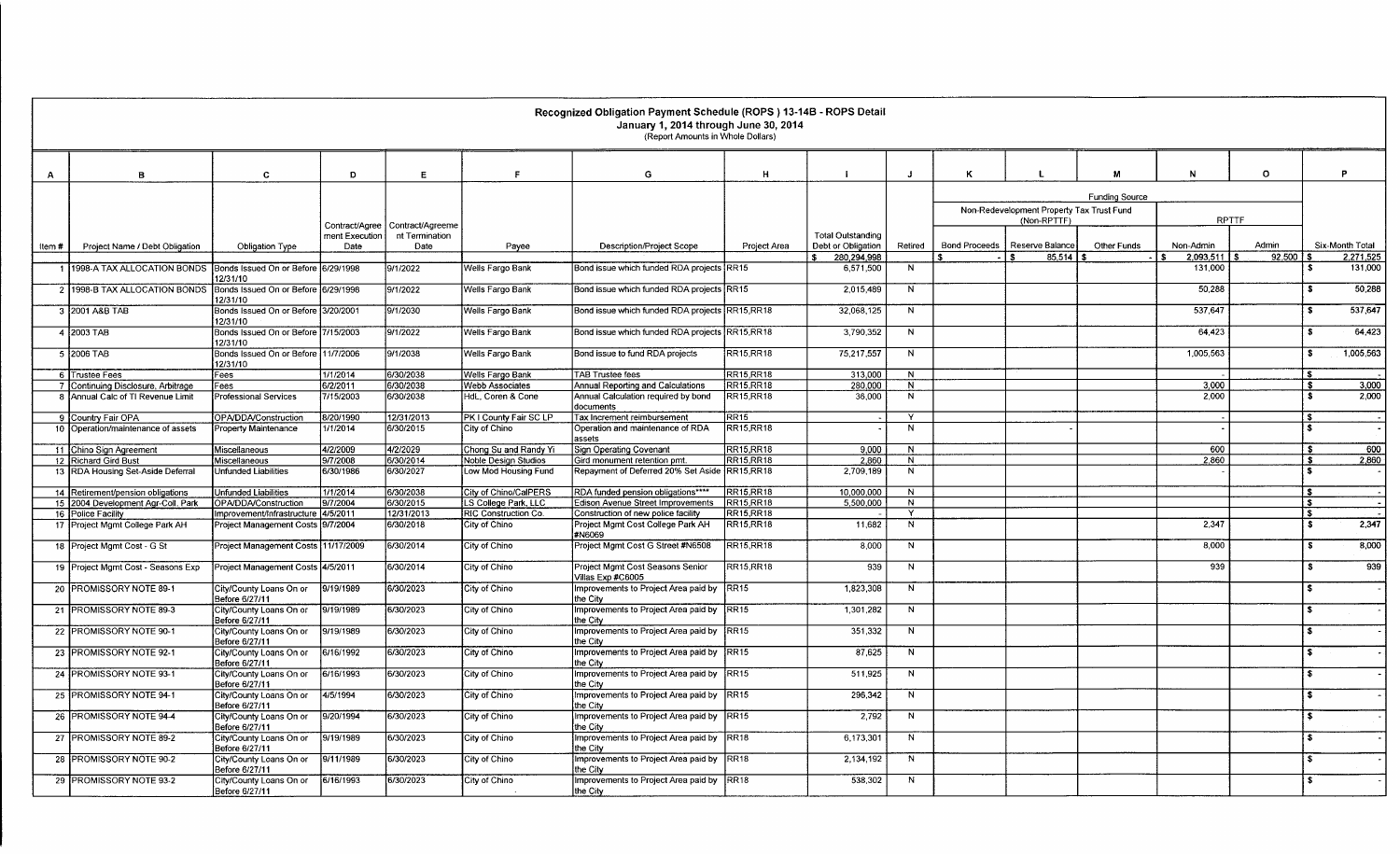|              |                                                                        |                                              |                      |                                   |                                     | Recognized Obligation Payment Schedule (ROPS) 13-14B - ROPS Detail<br>January 1, 2014 through June 30, 2014<br>(Report Amounts in Whole Dollars) |                                      |                          |                         |                      |                                           |                       |              |         |                               |                 |
|--------------|------------------------------------------------------------------------|----------------------------------------------|----------------------|-----------------------------------|-------------------------------------|--------------------------------------------------------------------------------------------------------------------------------------------------|--------------------------------------|--------------------------|-------------------------|----------------------|-------------------------------------------|-----------------------|--------------|---------|-------------------------------|-----------------|
| $\mathbf{A}$ | в                                                                      | $\mathbf{C}$                                 | $\mathbf{D}$         | E.                                | F                                   | G                                                                                                                                                | H                                    |                          | $\mathbf{J}$            | К                    |                                           | м                     | N            | $\circ$ |                               | P               |
|              |                                                                        |                                              |                      |                                   |                                     |                                                                                                                                                  |                                      |                          |                         |                      |                                           | <b>Funding Source</b> |              |         |                               |                 |
|              |                                                                        |                                              |                      |                                   |                                     |                                                                                                                                                  |                                      |                          |                         |                      | Non-Redevelopment Property Tax Trust Fund |                       |              |         |                               |                 |
|              |                                                                        |                                              |                      | Contract/Agree   Contract/Agreeme |                                     |                                                                                                                                                  |                                      |                          |                         |                      | (Non-RPTTF)                               |                       | <b>RPTTF</b> |         |                               |                 |
|              |                                                                        |                                              | nent Execution       | nt Termination                    |                                     |                                                                                                                                                  |                                      | <b>Total Outstanding</b> |                         |                      |                                           |                       |              |         |                               |                 |
| Item #       | Project Name / Debt Obligation                                         | <b>Obligation Type</b>                       | Date                 | Date                              | Payee                               | <b>Description/Project Scope</b>                                                                                                                 | <b>Project Area</b>                  | Debt or Obligation       | Retired                 | <b>Bond Proceeds</b> | Reserve Balance                           | <b>Other Funds</b>    | Non-Admin    | Admin   |                               | Six-Month Total |
|              | 30 PROMISSORY NOTE 94-2                                                | City/County Loans On or<br>Before 6/27/11    | 4/5/1994             | 6/30/2023                         | City of Chino                       | Improvements to Project Area paid by<br>the City                                                                                                 | RR <sub>18</sub>                     | 428.267                  | N                       |                      |                                           |                       |              |         | \$                            |                 |
|              | 31 PROMISSORY NOTE 94-3                                                | City/County Loans On or<br>Before 6/27/11    | 4/5/1994             | 6/30/2023                         | City of Chino                       | Improvements to Project Area paid by  RR18<br>the City                                                                                           |                                      | 1,018,659                | N                       |                      |                                           |                       |              |         | $\mathbf{s}$                  |                 |
|              | 32 PROMISSORY NOTE 94-5                                                | City/County Loans On or<br>Before 6/27/11    | 9/20/1994            | 6/30/2023                         | City of Chino                       | Improvements to Project Area paid by RR18<br>the City                                                                                            |                                      | 198,373                  | N                       |                      |                                           |                       |              |         | $\mathbf{s}$                  |                 |
|              | 33 COOPERATION AGR 93-1-1                                              | City/County Loans On or<br>Before 6/27/11    | 6/23/1993            | 6/30/2023                         | City of Chino                       | Improvements to Project Area paid by RR15<br>the City                                                                                            |                                      | 486,267                  | N                       |                      |                                           |                       |              |         | $\mathbf{x}$                  |                 |
|              | 34 COOPERATION AGR 95-96                                               | City/County Loans On or<br>Before 6/27/11    | 11/7/1995            | 6/30/2023                         | City of Chino                       | Improvements to Project Area paid by RR15<br>the City                                                                                            |                                      | 410,029                  | N.                      |                      |                                           |                       |              |         | $\mathbf{s}$                  |                 |
|              | 35 COOPERATION AGR 95-96-2                                             | City/County Loans On or<br>Before 6/27/11    | 11/7/1995            | 6/30/2023                         | City of Chino                       | Improvements to Project Area paid by RR18<br>the City                                                                                            |                                      | 310,000                  | N.                      |                      |                                           |                       |              |         | <b>S</b>                      |                 |
|              | 36 [Fire Station No. 7                                                 | OPA/DDA/Construction                         | 10/19/2010           | 8/30/2011                         | Jaynes Corp of Calif.               | Construction of new facility                                                                                                                     | RR15.RR18                            |                          | Y                       |                      |                                           |                       |              |         | i s                           |                 |
|              | 37 Fire Station No. 1 & Training Center                                | OPA/DDA/Construction                         | 10/19/2010           | 6/5/2012                          | Kemp Bros Construction              | Construction of new facility and demo<br>of old                                                                                                  | RR15,RR18                            |                          |                         |                      |                                           |                       |              |         | -98                           |                 |
|              | 38 Police Facility                                                     | OPA/DDA/Construction                         | 4/5/2011             | 12/31/2013                        | RIC Construction Co.                | Construction of new police facility                                                                                                              | RR15, RR18                           |                          | Y                       |                      |                                           |                       |              |         | l S                           |                 |
|              | 39 Project Management Costs/PD                                         | Project Management Costs 4/5/2011            |                      | 6/30/2013                         | City of Chino                       | Project mgt, construction inspection                                                                                                             | <b>RR15 RR18</b>                     |                          |                         |                      |                                           |                       |              |         | l \$                          |                 |
|              | 41 2004 Development Agreement                                          | OPA/DDA/Construction                         | 9/7/2004             | 6/30/2024                         | LS College Park, LLC                | Affordable Housing Production                                                                                                                    | RR15 RR18                            | 2,800,000                | N                       |                      |                                           |                       |              |         | l S                           |                 |
|              | 42 09-10 Development Agreement                                         | OPA/DDA/Construction                         | 11/17/2009           | 6/30/2014                         | <b>NPHS</b>                         | 4923 G Street, affordable housing                                                                                                                | RR15.RR18                            | 60.000                   | N.                      |                      | 60.000                                    |                       |              |         | i s                           | 60,000          |
|              | 43 08-09 Development Agreement<br>44 Season's Senior Villa's Expansion | OPA/DDA/Construction<br>OPA/DDA/Construction | 6/2/2009<br>4/5/2011 | 6/30/2012<br>6/30/2014            | G. Marquez<br>Peters Jepson Partner | 13079 3rd St, affordable home constr.<br>Senior Housing Expansion Design                                                                         | <b>RR15,RR18</b><br><b>RR15,RR18</b> | 25,514                   | N                       |                      | 25,514                                    |                       |              |         | ۱s<br>$\overline{\mathbf{r}}$ | 25,514          |
|              | 45 Administrative Budget                                               | <b>Admin Costs</b>                           | 2/1/2012             | 6/30/2038                         | City of Chino                       | Admin cost, staff salaries, benefits,                                                                                                            | <b>RR15, RR18</b>                    | 7,900,950                | N                       |                      |                                           |                       |              | 92.500  | l s                           | 92.500          |
|              |                                                                        |                                              |                      |                                   |                                     | alloc, cost                                                                                                                                      |                                      |                          |                         |                      |                                           |                       |              |         |                               |                 |
|              | 46 Due Dilligence Review - Other funds Dissolution Audits              |                                              | 10/2/2012            | 6/30/2013                         | <b>RAMS</b>                         | Review of the all other RDA funds                                                                                                                | <b>RR15,RR18</b>                     |                          | $\overline{\mathsf{v}}$ |                      |                                           |                       |              |         | s                             |                 |
|              | 47 Legal Services-<br>Disposition/Dissolution                          | Legal                                        | 7/1/2013             | 6/30/2014                         | Rutan & Tucker                      | Legal svc re: Disposition of Prop.&<br>Dissolution                                                                                               | <b>RR15,RR18</b>                     | 12,500                   | N                       |                      |                                           |                       | 12,500       |         | S.                            | 12,500          |
|              | 48 Audit and Financial Services                                        | <b>Admin Costs</b>                           | 7/1/2013             | 6/30/2014                         | RAMS or Other Firms                 | Audit services                                                                                                                                   | RR15, RR18                           |                          |                         |                      |                                           |                       |              |         | is.                           |                 |
|              | 49 TAB Arbitrage Rebate Payments                                       | City/County Loans After<br>6/27/11           | 1/15/2013            | 6/30/2014                         | City of Chino                       | Arbitrage Rebate for TAB 1998 A-City RR15 RR18<br>Loan                                                                                           |                                      |                          | Y                       |                      |                                           |                       |              |         | l s                           |                 |
|              | 50 Due to Park Fund Security Lighting                                  | Improvement/Infrastructure 1/1/2008          |                      | 12/31/2013                        | City Park Fund                      | Transfer to Park fund for FY 08-09                                                                                                               | <b>RR15.RR18</b>                     |                          | Y.                      |                      |                                           |                       |              |         | ۱s                            |                 |
|              | 51 Due Dilligence Review - LMHIF                                       | <b>Dissolution Audits</b>                    | 10/2/2012            | 12/31/2013                        | <b>RAMS</b>                         | Review of the Low Moderate Income<br>Fund                                                                                                        | <b>RR15,RR18</b>                     |                          |                         |                      |                                           |                       |              |         | l st                          |                 |
|              | 52 Funding Agreement 2009                                              | OPA/DDA/Construction                         | 12/15/2009           | 6/30/2023                         | City of Chino                       | Agreement to fund public impr. projects RR15,RR18<br>with tax increment                                                                          |                                      | 114,618,000              | $\overline{N}$          |                      |                                           |                       |              |         | is.                           |                 |
|              | 53 Arbitrage Reports                                                   | Prior Period RPTTF<br>Shortfall              | 7/1/2012             | 6/30/2013                         | City of Chino                       | ROPS III - not enough budgeted on line RR15,RR18                                                                                                 |                                      | 21,672                   | N                       |                      |                                           |                       | 21.672       |         | l S                           | 21,672          |
|              | 54 Administrative Allowance for ROPS<br>eriod                          | Prior Period RPTTF<br>Shortfall              | 2/1/2012             | 6/30/2012                         | City of Chino                       | Outstanding ROPS 1 Admin allowance RR15,RR18                                                                                                     |                                      | 250,000                  | N                       |                      |                                           |                       | 250,000      |         | ۱s.                           | 250.000         |
|              | 55 Project Mgmt College Park AH                                        | Prior Period RPTTF<br>Shortfall              | 9/7/2004             | 6/30/2018                         | City of Chino                       | ROPS III - not enough budgeted on line RR15, RR19                                                                                                |                                      | 673                      | N                       |                      |                                           |                       | 673          |         | ∣s⊺                           | 673             |
|              |                                                                        |                                              |                      |                                   |                                     |                                                                                                                                                  |                                      |                          |                         |                      |                                           |                       |              |         | l S.                          |                 |
|              |                                                                        |                                              |                      |                                   |                                     |                                                                                                                                                  |                                      |                          |                         |                      |                                           |                       |              |         | is.<br>غا                     |                 |
|              |                                                                        |                                              |                      |                                   |                                     |                                                                                                                                                  |                                      |                          |                         |                      |                                           |                       |              |         | l s                           |                 |
|              |                                                                        |                                              |                      |                                   |                                     |                                                                                                                                                  |                                      |                          |                         |                      |                                           |                       |              |         | l Si                          |                 |
|              |                                                                        |                                              |                      |                                   |                                     |                                                                                                                                                  |                                      |                          |                         |                      |                                           |                       |              |         | ١s                            |                 |
|              |                                                                        |                                              |                      |                                   |                                     |                                                                                                                                                  |                                      |                          |                         |                      |                                           |                       |              |         | <b>S</b>                      |                 |
|              |                                                                        |                                              |                      |                                   |                                     |                                                                                                                                                  |                                      |                          |                         |                      |                                           |                       |              |         | ١s<br>l St                    |                 |
|              |                                                                        |                                              |                      |                                   |                                     |                                                                                                                                                  |                                      |                          |                         |                      |                                           |                       |              |         |                               |                 |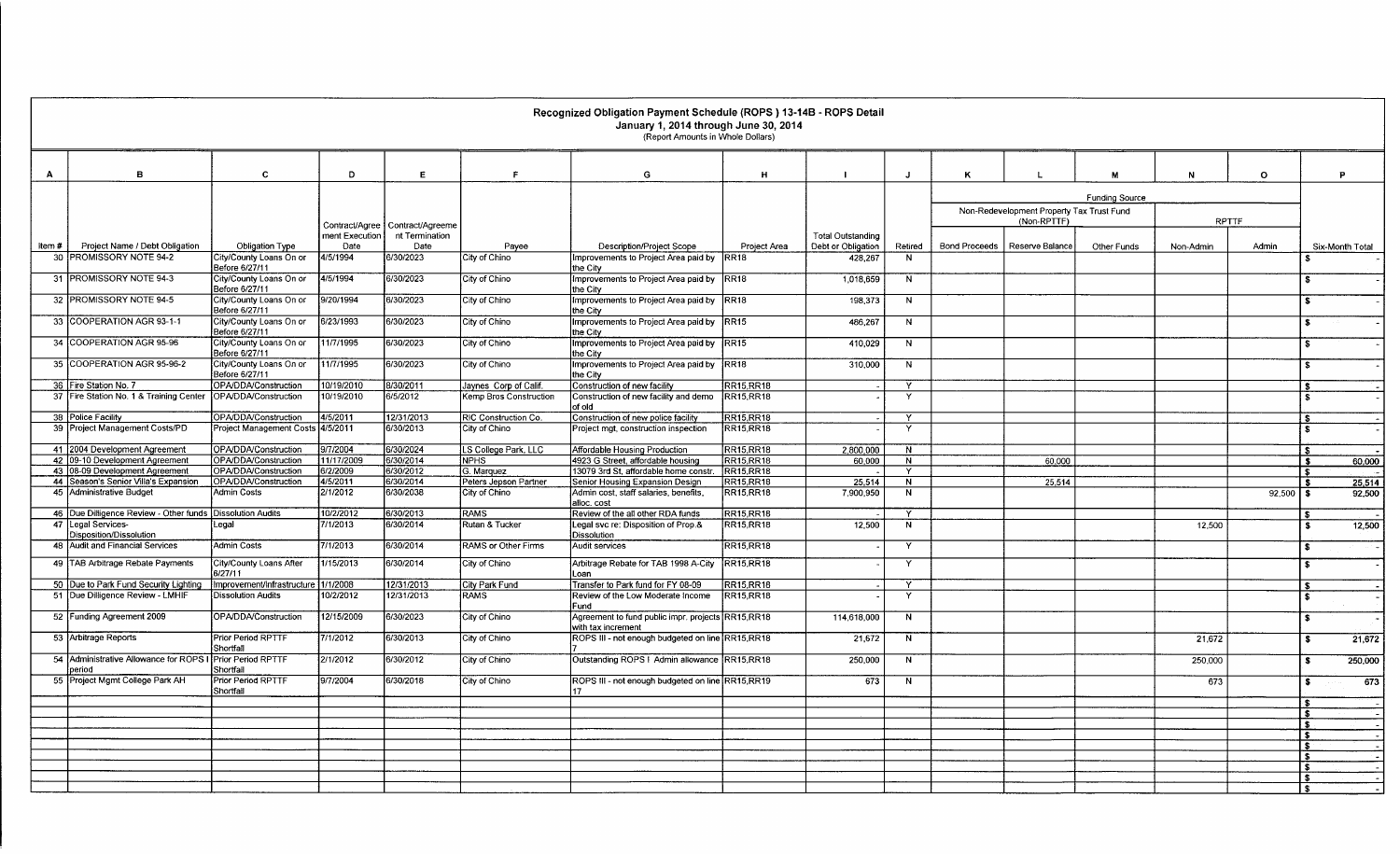|              |                                                                                                                                                                                                                                                                                                                                                                                                                                                                  |              |                                                                           |             |                      |                               |                                                            |            |                    | (Report Amounts in Whole Dollars) | Recognized Obligation Payment Schedule (ROPS) 13-14B - Report of Prior Period Adjustments<br>Reported for the ROPS III (January 1, 2013 through June 30, 2013) Period Pursuant to Health and Safety Code (HSC) section 34186 (a) |                                           |                   |                                                                         |                              |                                                                                              |                                            |              |                                                                   |                                                                                         |
|--------------|------------------------------------------------------------------------------------------------------------------------------------------------------------------------------------------------------------------------------------------------------------------------------------------------------------------------------------------------------------------------------------------------------------------------------------------------------------------|--------------|---------------------------------------------------------------------------|-------------|----------------------|-------------------------------|------------------------------------------------------------|------------|--------------------|-----------------------------------|----------------------------------------------------------------------------------------------------------------------------------------------------------------------------------------------------------------------------------|-------------------------------------------|-------------------|-------------------------------------------------------------------------|------------------------------|----------------------------------------------------------------------------------------------|--------------------------------------------|--------------|-------------------------------------------------------------------|-----------------------------------------------------------------------------------------|
|              | ROPS III Successor Agency (SA) Self-reported Prior Period Adjustments (PPA): Pursuant to HSC Section 34186 (a), SAs are required to report the differences between their actual available funding and their actual expenditure<br>approved for the ROPS 13-14B (January through June 2014) period will be offset by the SA's self-reported ROPS III prior period adjustment. HSC Section 34186 (a) also specifies that the prior period adjustments self-reporte |              |                                                                           |             |                      |                               |                                                            |            |                    |                                   |                                                                                                                                                                                                                                  |                                           |                   |                                                                         |                              |                                                                                              |                                            |              |                                                                   |                                                                                         |
| $\mathbf{A}$ | в                                                                                                                                                                                                                                                                                                                                                                                                                                                                | $\mathbf{c}$ | D                                                                         | E           | F                    | G                             | H                                                          |            | <b>J</b>           | к                                 | - L                                                                                                                                                                                                                              | M                                         | $\mathbf{N}$      | $\circ$                                                                 |                              | $\circ$                                                                                      | R                                          | s            | $\mathbf{r}$                                                      | U                                                                                       |
|              |                                                                                                                                                                                                                                                                                                                                                                                                                                                                  |              |                                                                           |             |                      | <b>Non-RPTTF Expenditures</b> |                                                            |            |                    |                                   |                                                                                                                                                                                                                                  |                                           |                   |                                                                         | <b>RPTTF Expenditures</b>    |                                                                                              |                                            |              |                                                                   |                                                                                         |
|              |                                                                                                                                                                                                                                                                                                                                                                                                                                                                  |              |                                                                           |             |                      |                               |                                                            |            |                    |                                   |                                                                                                                                                                                                                                  |                                           |                   |                                                                         |                              |                                                                                              |                                            |              |                                                                   |                                                                                         |
|              |                                                                                                                                                                                                                                                                                                                                                                                                                                                                  |              | LMIHF<br>(Includes LMIHF Due Diligence<br>Review (DDR) retained balances) |             | <b>Bond Proceeds</b> | Reserve Balance               | (includes Other Funds and<br>Assets DDR retained balances) |            | <b>Other Funds</b> |                                   |                                                                                                                                                                                                                                  | Non-Admin                                 |                   |                                                                         |                              |                                                                                              | Admin                                      |              |                                                                   | Net SA Non-Admin<br>and Admin PPA                                                       |
| ltem #       | Project Name / Debt<br>Obligation                                                                                                                                                                                                                                                                                                                                                                                                                                | Authorized   | Actual                                                                    | Authorized  | Actual               | Authorized                    | Actual                                                     | Authorized | Actual             | Authorized                        | Available<br><b>RPTTF</b><br>(ROPS III<br>distributed + all<br>other available as<br>of 1/1/13)                                                                                                                                  | Net Lesser of<br>Authorized/<br>Available | Actual            | <b>Difference</b><br>(If M is less than<br>N, the difference i<br>zero) | Authorized                   | Available<br><b>RPTTF</b><br>(ROPS III distributed<br>+ all other available<br>as of 1/1/13) | Net Lesser of<br>Authorized /<br>Available | Actual       | Difference<br>(If R is less than S,<br>the difference is<br>zero) | Net Difference<br>(Amount Used to<br>Offset ROPS 13-14B<br>Requested RPTTF<br>$(O + T)$ |
|              | 1998-A TAX ALLOCATION                                                                                                                                                                                                                                                                                                                                                                                                                                            |              |                                                                           | \$3,334,467 | 1,871,317            | \$ 1,895,366                  | 1,907,434                                                  |            |                    | 217,811                           |                                                                                                                                                                                                                                  | - \$                                      | 2,768<br><b>S</b> |                                                                         | $93,961$ $\frac{1}{3}$<br>s. |                                                                                              |                                            | $134,990$ \$ |                                                                   |                                                                                         |
|              | <b>BONDS</b>                                                                                                                                                                                                                                                                                                                                                                                                                                                     |              |                                                                           |             |                      | 143,250                       | 143,250                                                    |            |                    |                                   |                                                                                                                                                                                                                                  |                                           |                   |                                                                         |                              |                                                                                              |                                            |              |                                                                   |                                                                                         |
|              | 1998-B TAX ALLOCATION<br>BONDS                                                                                                                                                                                                                                                                                                                                                                                                                                   |              |                                                                           |             |                      | 54,506                        | 54,506                                                     |            |                    |                                   |                                                                                                                                                                                                                                  |                                           |                   |                                                                         |                              |                                                                                              |                                            |              |                                                                   |                                                                                         |
|              | 3 2001 A&B TAB                                                                                                                                                                                                                                                                                                                                                                                                                                                   |              |                                                                           |             |                      | 556,477                       | 556,477                                                    |            |                    |                                   |                                                                                                                                                                                                                                  | l's                                       |                   | $\mathbf{s}$                                                            |                              |                                                                                              | $\mathbf{s}$                               |              | l s                                                               | -ls                                                                                     |
|              | 4 2003 TAB                                                                                                                                                                                                                                                                                                                                                                                                                                                       |              |                                                                           |             |                      | 69,323                        | 69,323                                                     |            |                    |                                   |                                                                                                                                                                                                                                  | l'\$⊹                                     |                   | S.                                                                      |                              |                                                                                              | <b>S</b>                                   |              | i s                                                               | $-1$ s                                                                                  |
|              | 5 2006 TAB<br>6 Trustee Fees                                                                                                                                                                                                                                                                                                                                                                                                                                     |              |                                                                           |             |                      | 1,038,963<br>2,500            | 1,038,963                                                  |            |                    |                                   |                                                                                                                                                                                                                                  | is.<br>is.                                |                   | ∣s.<br>÷S.                                                              |                              |                                                                                              | ີ\$<br>$\mathbf{s}$                        |              | l s<br><b>S</b>                                                   | - İs<br>- Is                                                                            |
|              | Continuing Disclosure,                                                                                                                                                                                                                                                                                                                                                                                                                                           |              |                                                                           |             |                      |                               |                                                            |            |                    |                                   |                                                                                                                                                                                                                                  |                                           |                   |                                                                         |                              |                                                                                              |                                            |              |                                                                   |                                                                                         |
|              | 7 Arbitrage                                                                                                                                                                                                                                                                                                                                                                                                                                                      |              |                                                                           |             |                      | 6,000                         | 27,672                                                     |            |                    |                                   |                                                                                                                                                                                                                                  |                                           |                   |                                                                         |                              |                                                                                              |                                            |              |                                                                   |                                                                                         |
|              | Annual Calc of TI Revenue<br>8 Limit                                                                                                                                                                                                                                                                                                                                                                                                                             |              |                                                                           |             |                      | 2,000                         |                                                            |            |                    |                                   |                                                                                                                                                                                                                                  |                                           |                   |                                                                         |                              |                                                                                              |                                            |              |                                                                   |                                                                                         |
|              | 9 Country Fair OPA                                                                                                                                                                                                                                                                                                                                                                                                                                               |              |                                                                           |             |                      |                               |                                                            |            |                    | 213,743                           |                                                                                                                                                                                                                                  | ls.                                       |                   | ls.                                                                     |                              |                                                                                              | $\mathbf{s}$                               |              | is.                                                               | $-1s$                                                                                   |
|              | Operation/maintenance of<br>10 assets                                                                                                                                                                                                                                                                                                                                                                                                                            |              |                                                                           |             |                      |                               |                                                            |            |                    |                                   |                                                                                                                                                                                                                                  |                                           |                   |                                                                         |                              |                                                                                              |                                            |              |                                                                   |                                                                                         |
|              | 11   Chino Sign Agreement                                                                                                                                                                                                                                                                                                                                                                                                                                        |              |                                                                           |             |                      | 12,500                        | 6,723                                                      |            |                    |                                   |                                                                                                                                                                                                                                  | l s                                       |                   | $\mathbf{s}$                                                            |                              |                                                                                              | $\mathbf{s}$                               |              | ∣\$.                                                              | - Is                                                                                    |
|              | 12 Richard Gird Bust                                                                                                                                                                                                                                                                                                                                                                                                                                             |              |                                                                           |             |                      |                               |                                                            |            |                    |                                   |                                                                                                                                                                                                                                  | l s                                       |                   | <b>S</b>                                                                |                              |                                                                                              | $-5$                                       |              | l s                                                               | l s                                                                                     |
|              | RDA Housing Set-Aside<br>13 Deferral                                                                                                                                                                                                                                                                                                                                                                                                                             |              |                                                                           |             |                      |                               |                                                            |            |                    |                                   |                                                                                                                                                                                                                                  |                                           |                   |                                                                         |                              |                                                                                              |                                            |              |                                                                   |                                                                                         |
|              | 14   Retirement/pension obligations                                                                                                                                                                                                                                                                                                                                                                                                                              |              |                                                                           |             |                      |                               |                                                            |            |                    |                                   |                                                                                                                                                                                                                                  | is.                                       |                   | $\mathbf{S}$                                                            |                              |                                                                                              | $\bullet$                                  |              | l s                                                               | ł٩                                                                                      |
|              | 2004 Development Agr-Coll.                                                                                                                                                                                                                                                                                                                                                                                                                                       |              |                                                                           |             |                      |                               |                                                            |            |                    |                                   |                                                                                                                                                                                                                                  |                                           |                   |                                                                         |                              |                                                                                              |                                            |              |                                                                   |                                                                                         |
|              | 15 Park                                                                                                                                                                                                                                                                                                                                                                                                                                                          |              |                                                                           |             |                      |                               |                                                            |            |                    |                                   |                                                                                                                                                                                                                                  |                                           |                   |                                                                         |                              |                                                                                              |                                            |              |                                                                   |                                                                                         |
|              | 16 Police Facility<br>Project Mgmt & Legal Cost-                                                                                                                                                                                                                                                                                                                                                                                                                 |              |                                                                           |             |                      |                               |                                                            |            |                    |                                   |                                                                                                                                                                                                                                  | l s                                       |                   | $\mathbf{s}$                                                            |                              |                                                                                              | $\mathbf{s}$                               |              | l s                                                               | - I s                                                                                   |
|              | 17 College Park AH                                                                                                                                                                                                                                                                                                                                                                                                                                               |              |                                                                           |             |                      | 9,847                         | 10,520                                                     |            |                    |                                   |                                                                                                                                                                                                                                  |                                           |                   |                                                                         |                              |                                                                                              |                                            |              |                                                                   |                                                                                         |
|              | 18 Project Mgmt Cost - G St<br>Project Mgmt Cost - Seasons                                                                                                                                                                                                                                                                                                                                                                                                       |              |                                                                           |             |                      |                               |                                                            |            |                    | 3,129                             |                                                                                                                                                                                                                                  | ls.                                       | 2,131             |                                                                         |                              |                                                                                              | S.                                         |              | ls.                                                               | - Is                                                                                    |
| $19$ Exp     |                                                                                                                                                                                                                                                                                                                                                                                                                                                                  |              |                                                                           |             |                      |                               |                                                            |            |                    | 939                               |                                                                                                                                                                                                                                  |                                           | 637               |                                                                         |                              |                                                                                              |                                            |              |                                                                   |                                                                                         |
|              | 20 PROMISSORY NOTE 89-1                                                                                                                                                                                                                                                                                                                                                                                                                                          |              |                                                                           |             |                      |                               |                                                            |            |                    |                                   |                                                                                                                                                                                                                                  | l s                                       |                   | s                                                                       |                              |                                                                                              | <b>S</b>                                   |              | is.                                                               | - is                                                                                    |
|              | 21   PROMISSORY NOTE 89-3<br>22 PROMISSORY NOTE 90-1                                                                                                                                                                                                                                                                                                                                                                                                             |              |                                                                           |             |                      |                               |                                                            |            |                    |                                   |                                                                                                                                                                                                                                  | ls.<br>l s                                |                   | S.<br>'N.                                                               |                              |                                                                                              | $\mathbf{s}$<br>$\cdot$                    |              | ls.<br>l s                                                        | - IS<br>۰ls.                                                                            |
|              | 23 PROMISSORY NOTE 92-1                                                                                                                                                                                                                                                                                                                                                                                                                                          |              |                                                                           |             |                      |                               |                                                            |            |                    |                                   |                                                                                                                                                                                                                                  | l s                                       |                   | s                                                                       |                              |                                                                                              | s                                          |              | F\$.                                                              | -   \$                                                                                  |
|              | 24 PROMISSORY NOTE 93-1                                                                                                                                                                                                                                                                                                                                                                                                                                          |              |                                                                           |             |                      |                               |                                                            |            |                    |                                   |                                                                                                                                                                                                                                  | ls.                                       |                   | is.                                                                     |                              |                                                                                              | ∴s.                                        |              | ls.                                                               | - IS                                                                                    |
|              | 25 PROMISSORY NOTE 94-1                                                                                                                                                                                                                                                                                                                                                                                                                                          |              |                                                                           |             |                      |                               |                                                            |            |                    |                                   |                                                                                                                                                                                                                                  | is.                                       |                   | ∣s.                                                                     |                              |                                                                                              | $\cdot$ s                                  |              | l si                                                              | - Is                                                                                    |
|              | 26   PROMISSORY NOTE 94-4                                                                                                                                                                                                                                                                                                                                                                                                                                        |              |                                                                           |             |                      |                               |                                                            |            |                    |                                   |                                                                                                                                                                                                                                  | l S.                                      |                   | - 5                                                                     |                              |                                                                                              | $\mathbf{s}$                               |              | l S.                                                              | $-15$                                                                                   |
|              | 27   PROMISSORY NOTE 89-2<br>28 PROMISSORY NOTE 90-2                                                                                                                                                                                                                                                                                                                                                                                                             |              |                                                                           |             |                      |                               |                                                            |            |                    |                                   |                                                                                                                                                                                                                                  | ١s<br>İs                                  |                   | ⊺s:<br>S.                                                               |                              |                                                                                              | $\mathbf{s}$<br>is.                        |              | $\mathbf{s}$<br>l s                                               | - Is<br>- is                                                                            |
|              | 29 PROMISSORY NOTE 93-2                                                                                                                                                                                                                                                                                                                                                                                                                                          |              |                                                                           |             |                      |                               |                                                            |            |                    |                                   |                                                                                                                                                                                                                                  | l s                                       |                   | s.                                                                      |                              |                                                                                              | $\mathbf{S}$                               |              | ls.                                                               | - IS                                                                                    |
|              | 30 PROMISSORY NOTE 94-2                                                                                                                                                                                                                                                                                                                                                                                                                                          |              |                                                                           |             |                      |                               |                                                            |            |                    |                                   |                                                                                                                                                                                                                                  | i s                                       |                   | i s                                                                     |                              |                                                                                              | S.                                         |              | l si                                                              | - is                                                                                    |
|              | 31 PROMISSORY NOTE 94-3                                                                                                                                                                                                                                                                                                                                                                                                                                          |              |                                                                           |             |                      |                               |                                                            |            |                    |                                   |                                                                                                                                                                                                                                  | is.                                       |                   | s.                                                                      |                              |                                                                                              | $\mathbf{s}$                               |              | ∣s.                                                               | $-1$ s                                                                                  |
|              | 32   PROMISSORY NOTE 94-5                                                                                                                                                                                                                                                                                                                                                                                                                                        |              |                                                                           |             |                      |                               |                                                            |            |                    |                                   |                                                                                                                                                                                                                                  | İ٤                                        |                   | l S                                                                     |                              |                                                                                              | is.                                        |              | ls.                                                               | $-1s$                                                                                   |
|              | 33 COOPERATION AGR 93-1-1<br>34 COOPERATION AGR 95-96                                                                                                                                                                                                                                                                                                                                                                                                            |              |                                                                           |             |                      |                               |                                                            |            |                    |                                   |                                                                                                                                                                                                                                  | l s<br>۱s۶                                |                   | s.<br>s                                                                 |                              |                                                                                              | s.<br>s.                                   |              | l s<br>i s-                                                       | - I s<br>- 1 s                                                                          |
|              | 35 COOPERATION AGR 95-96-2                                                                                                                                                                                                                                                                                                                                                                                                                                       |              |                                                                           |             |                      |                               |                                                            |            |                    |                                   |                                                                                                                                                                                                                                  | is.                                       |                   | \$.                                                                     |                              |                                                                                              | ∴\$.                                       |              | l s                                                               | ls:                                                                                     |
|              | 36 Fire Station No. 7                                                                                                                                                                                                                                                                                                                                                                                                                                            |              |                                                                           |             |                      |                               |                                                            |            |                    |                                   |                                                                                                                                                                                                                                  | l s                                       |                   | s                                                                       |                              |                                                                                              | $\mathbf{s}$                               |              | ls.                                                               | l s                                                                                     |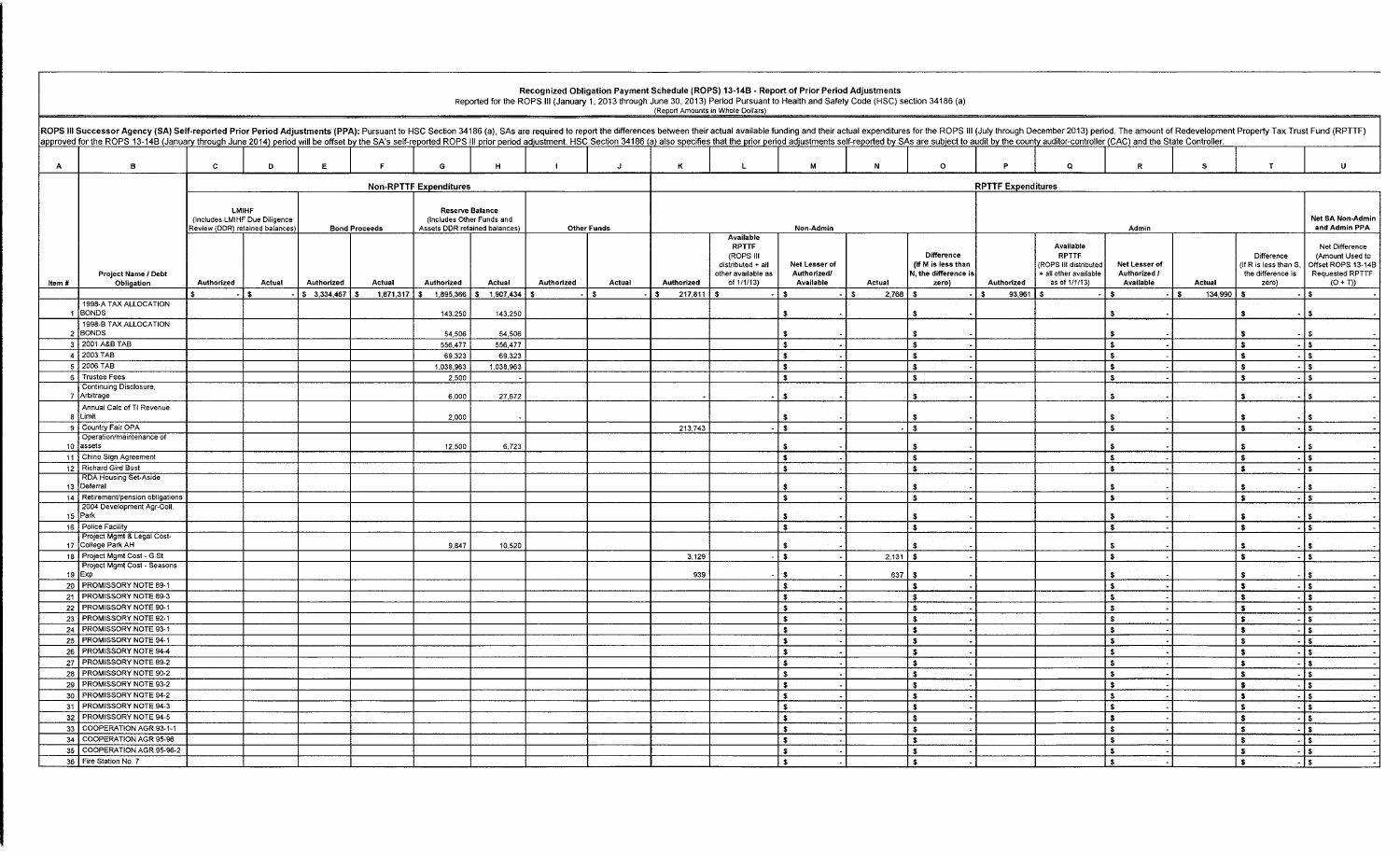|        |                                                                                                                                                                                                                                                                                                                                                                                                                                                                  |            |                                                                          |                  |                      |                                                                                      |               |            |                    |            | Recognized Obligation Payment Schedule (ROPS) 13-14B - Report of Prior Period Adjustments<br>Reported for the ROPS III (January 1, 2013 through June 30, 2013) Period Pursuant to Health and Safety Code (HSC) section 34186 (a)<br>(Report Amounts in Whole Dollars) |                                                  |        |                                                                         |                           |                                                                                              |                                            |                      |                                                                   |                                                                                                |
|--------|------------------------------------------------------------------------------------------------------------------------------------------------------------------------------------------------------------------------------------------------------------------------------------------------------------------------------------------------------------------------------------------------------------------------------------------------------------------|------------|--------------------------------------------------------------------------|------------------|----------------------|--------------------------------------------------------------------------------------|---------------|------------|--------------------|------------|-----------------------------------------------------------------------------------------------------------------------------------------------------------------------------------------------------------------------------------------------------------------------|--------------------------------------------------|--------|-------------------------------------------------------------------------|---------------------------|----------------------------------------------------------------------------------------------|--------------------------------------------|----------------------|-------------------------------------------------------------------|------------------------------------------------------------------------------------------------|
|        | ROPS III Successor Agency (SA) Self-reported Prior Period Adjustments (PPA): Pursuant to HSC Section 34186 (a), SAs are required to report the differences between their actual available funding and their actual expenditure<br>approved for the ROPS 13-14B (January through June 2014) period will be offset by the SA's self-reported ROPS III prior period adjustment. HSC Section 34186 (a) also specifies that the prior period adjustments self-reporte |            |                                                                          |                  |                      |                                                                                      |               |            |                    |            |                                                                                                                                                                                                                                                                       |                                                  |        |                                                                         |                           |                                                                                              |                                            |                      |                                                                   |                                                                                                |
|        | <b>B</b>                                                                                                                                                                                                                                                                                                                                                                                                                                                         | c.         | D.                                                                       |                  |                      | $\mathbf{G}$                                                                         |               |            |                    |            |                                                                                                                                                                                                                                                                       | M                                                |        | $\Omega$                                                                |                           | $\Omega$                                                                                     |                                            |                      |                                                                   |                                                                                                |
|        |                                                                                                                                                                                                                                                                                                                                                                                                                                                                  |            |                                                                          |                  |                      | <b>Non-RPTTF Expenditures</b>                                                        |               |            |                    |            |                                                                                                                                                                                                                                                                       |                                                  |        |                                                                         | <b>RPTTF Expenditures</b> |                                                                                              |                                            |                      |                                                                   |                                                                                                |
|        |                                                                                                                                                                                                                                                                                                                                                                                                                                                                  |            | LMIHF<br>(Includes LMIHF Due Diligence<br>Review (DDR) retained balances |                  | <b>Bond Proceeds</b> | <b>Reserve Balance</b><br>(Includes Other Funds and<br>Assets DDR retained balances) |               |            | <b>Other Funds</b> |            |                                                                                                                                                                                                                                                                       | Non-Admin                                        |        |                                                                         |                           |                                                                                              | Admin                                      |                      |                                                                   | Net SA Non-Admin<br>and Admin PPA                                                              |
| Item # | <b>Project Name / Debt</b><br>Obligation                                                                                                                                                                                                                                                                                                                                                                                                                         | Authorized | Actual                                                                   | Authorized       | Actual               | Authorized                                                                           | Actual        | Authorized | Actual             | Authorized | Available<br><b>RPTTF</b><br>(ROPS III<br>distributed + all<br>other available as<br>of 1/1/13)                                                                                                                                                                       | Net Lesser of<br><b>Authorized/</b><br>Available | Actual | <b>Difference</b><br>(If M is less than<br>N. the difference i<br>zero) | Authorized                | Available<br><b>RPTTF</b><br>(ROPS III distributed<br>+ all other available<br>as of 1/1/13) | Net Lesser of<br>Authorized /<br>Available | Actual               | Difference<br>(If R is less than S,<br>the difference is<br>zero) | Net Difference<br>(Amount Used to<br>Offset ROPS 13-14B<br><b>Requested RPTTF</b><br>$(O + T)$ |
|        |                                                                                                                                                                                                                                                                                                                                                                                                                                                                  |            |                                                                          | $ $ \$ 3.334.467 | $1,871.317$ S        | 1,895,366                                                                            | $1.907.434$ S |            |                    | 217.811    |                                                                                                                                                                                                                                                                       |                                                  | 2.768  |                                                                         | 93,961                    |                                                                                              |                                            | 134,990 S<br>l s     |                                                                   |                                                                                                |
|        | Fire Station No. 1 & Training<br>37 Center                                                                                                                                                                                                                                                                                                                                                                                                                       |            |                                                                          |                  |                      |                                                                                      |               |            |                    |            |                                                                                                                                                                                                                                                                       |                                                  |        |                                                                         |                           |                                                                                              |                                            |                      |                                                                   |                                                                                                |
|        | 38 Police Facility                                                                                                                                                                                                                                                                                                                                                                                                                                               |            |                                                                          | 3.184.295        | 1.701.863            |                                                                                      |               |            |                    |            |                                                                                                                                                                                                                                                                       |                                                  |        |                                                                         |                           |                                                                                              | `\$.                                       |                      |                                                                   | .1s                                                                                            |
|        | 39 Project Management Costs/PD                                                                                                                                                                                                                                                                                                                                                                                                                                   |            |                                                                          | 150,172          | 169.454              |                                                                                      |               |            |                    |            |                                                                                                                                                                                                                                                                       |                                                  |        |                                                                         |                           |                                                                                              | $\mathbf{s}$                               |                      |                                                                   | $-15$                                                                                          |
|        | 41 2004 Development Agreement                                                                                                                                                                                                                                                                                                                                                                                                                                    |            |                                                                          |                  |                      |                                                                                      |               |            |                    |            |                                                                                                                                                                                                                                                                       |                                                  |        |                                                                         |                           |                                                                                              | $\mathbf{r}$                               |                      | $\mathbf{r}$                                                      | $-1$ s                                                                                         |
|        | 42 09-10 Development Agreemer                                                                                                                                                                                                                                                                                                                                                                                                                                    |            |                                                                          |                  |                      |                                                                                      |               |            |                    |            |                                                                                                                                                                                                                                                                       |                                                  |        |                                                                         |                           |                                                                                              |                                            |                      |                                                                   |                                                                                                |
|        | 43 08-09 Development Agreemer                                                                                                                                                                                                                                                                                                                                                                                                                                    |            |                                                                          |                  |                      |                                                                                      |               |            |                    |            |                                                                                                                                                                                                                                                                       |                                                  |        |                                                                         |                           |                                                                                              |                                            |                      |                                                                   |                                                                                                |
|        | Season's Senior Villa's<br>44 Expansion                                                                                                                                                                                                                                                                                                                                                                                                                          |            |                                                                          |                  |                      |                                                                                      |               |            |                    |            |                                                                                                                                                                                                                                                                       |                                                  |        |                                                                         |                           |                                                                                              |                                            |                      |                                                                   |                                                                                                |
| 45 I   | Administrative Budget                                                                                                                                                                                                                                                                                                                                                                                                                                            |            |                                                                          |                  |                      |                                                                                      |               |            |                    |            |                                                                                                                                                                                                                                                                       | $\bullet$                                        |        |                                                                         | 93.961                    |                                                                                              | $\bullet$                                  | $134.990$ $\sqrt{5}$ |                                                                   |                                                                                                |
|        | Due Dilligence Review - Other<br>46 funds                                                                                                                                                                                                                                                                                                                                                                                                                        |            |                                                                          |                  |                      |                                                                                      |               |            |                    |            |                                                                                                                                                                                                                                                                       |                                                  |        |                                                                         |                           |                                                                                              |                                            |                      |                                                                   |                                                                                                |
|        | Legal Services-                                                                                                                                                                                                                                                                                                                                                                                                                                                  |            |                                                                          |                  |                      |                                                                                      |               |            |                    |            |                                                                                                                                                                                                                                                                       |                                                  |        |                                                                         |                           |                                                                                              |                                            |                      |                                                                   |                                                                                                |
|        | 47 Disposition/Dissolution                                                                                                                                                                                                                                                                                                                                                                                                                                       |            |                                                                          |                  |                      |                                                                                      |               |            |                    |            |                                                                                                                                                                                                                                                                       |                                                  |        |                                                                         |                           |                                                                                              |                                            |                      |                                                                   |                                                                                                |
|        | 48 Audit and Financial Services                                                                                                                                                                                                                                                                                                                                                                                                                                  |            |                                                                          |                  |                      |                                                                                      |               |            |                    |            |                                                                                                                                                                                                                                                                       |                                                  |        |                                                                         |                           |                                                                                              | -5                                         |                      |                                                                   |                                                                                                |
|        | TAB Arbitrage Rebate<br>49 Payments                                                                                                                                                                                                                                                                                                                                                                                                                              |            |                                                                          |                  |                      |                                                                                      |               |            |                    |            |                                                                                                                                                                                                                                                                       |                                                  |        |                                                                         |                           |                                                                                              |                                            |                      |                                                                   |                                                                                                |
|        | Due to Park Fund Security<br>50 Lighting                                                                                                                                                                                                                                                                                                                                                                                                                         |            |                                                                          |                  |                      |                                                                                      |               |            |                    |            |                                                                                                                                                                                                                                                                       |                                                  |        |                                                                         |                           |                                                                                              |                                            |                      |                                                                   |                                                                                                |
|        | 51 Due Dilligence Review - LMHIF                                                                                                                                                                                                                                                                                                                                                                                                                                 |            |                                                                          |                  |                      |                                                                                      |               |            |                    |            |                                                                                                                                                                                                                                                                       |                                                  |        |                                                                         |                           |                                                                                              | $\cdot$                                    |                      | $\bullet$                                                         |                                                                                                |
|        | 52 Funding Agreement 2009                                                                                                                                                                                                                                                                                                                                                                                                                                        |            |                                                                          |                  |                      |                                                                                      |               |            |                    |            |                                                                                                                                                                                                                                                                       |                                                  |        |                                                                         |                           |                                                                                              |                                            |                      |                                                                   |                                                                                                |
|        |                                                                                                                                                                                                                                                                                                                                                                                                                                                                  |            |                                                                          |                  |                      |                                                                                      |               |            |                    |            |                                                                                                                                                                                                                                                                       |                                                  |        |                                                                         |                           |                                                                                              |                                            |                      |                                                                   |                                                                                                |